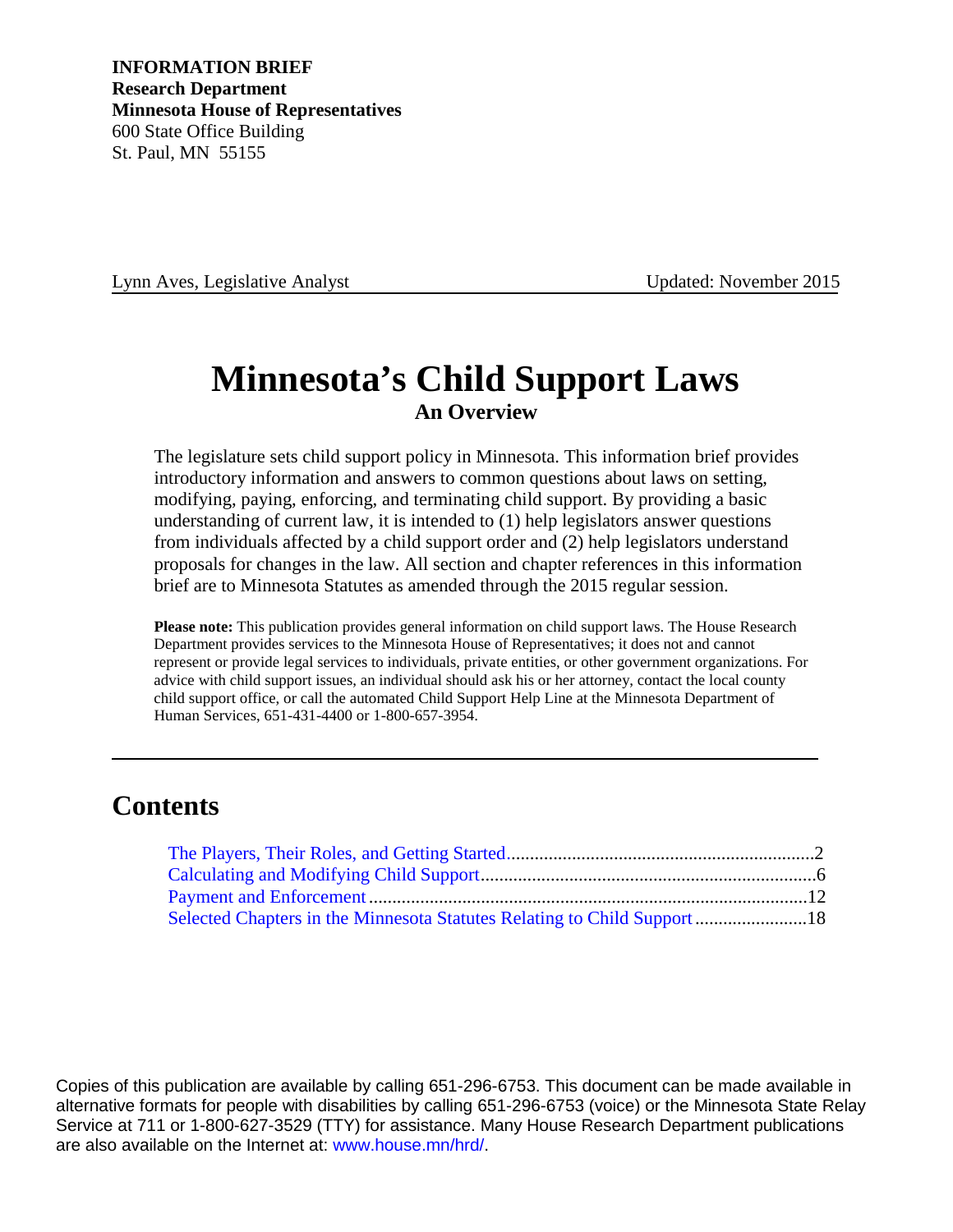# <span id="page-1-0"></span>**The Players, Their Roles, and Getting Started**

## **Federal Government**

Minnesota Statutes have long provided for child support orders in cases where parents separate, divorce, or have never married. In 1975, the federal government also became involved in this issue. Congress enacted laws aimed at establishing uniformity and setting minimum standards in state child support enforcement systems. The goal was to reduce the demand for public assistance by more effectively enforcing child support orders. The federal government began providing funding to states with child support systems that met federal requirements.

Currently, the federal government contributes about 68 percent of the state's total child support enforcement funding. Most of that contribution is funded through Federal Financial Participation (FFP), provided at a flat rate of 66 percent of state and county spending. The rest comes from financial incentives paid to the state and distributed to counties for paternity adjudication, establishment of support, child support enforcement, collections for both current support and arrears, and cost effectiveness. The state bears about 8 percent of the total cost and Minnesota's counties shoulder the remaining 24 percent. Over the years, to qualify for federal child support enforcement funding, as well as public assistance funding (Temporary Assistance for Needy Families), Congress has required states to enact various kinds of legislation on child support. States also must comply with a variety of federal regulations related to funding.

#### **State Government**

**Legislature.** The legislature sets child support policy in Minnesota. State policy is greatly influenced by the federal requirements that are prerequisites to receiving federal welfare and child support funds. However, the federal requirements are often general in nature, leaving the details up to the legislature.

**Department of Human Services.** The Department of Human Services (DHS) is the primary executive branch agency responsible for overseeing Minnesota's child support system, which is administered by county child support offices. The state agency:

- runs the statewide computer system and maintains statewide data on child support;
- provides training and assistance to the counties;
- operates Minnesota's centralized child support payment center;
- manages and disburses federal and state child support funding;
- maintains and manages administrative enforcement tools; and
- provides overall guidance for Minnesota's child support system.

**Counties.** Counties do the hands-on work in Minnesota's child support system. Child support services are typically located within the county human or social services department. The county caseworkers who work on child support cases deal directly with the families involved and work closely with the county attorney, who provides legal advice and represents the county (not the child or parents) in child support actions.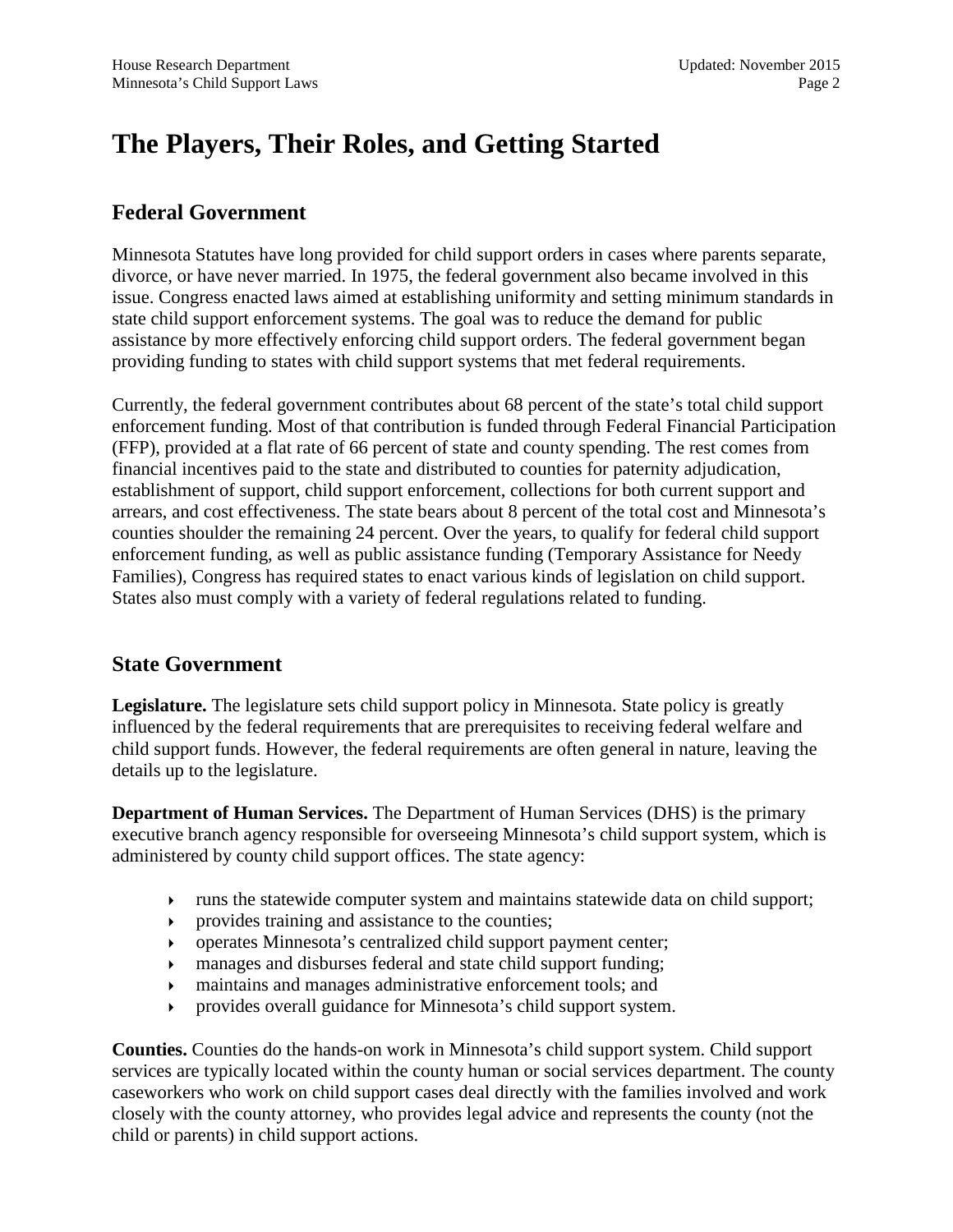**Public Authority.** Minnesota's child support statutes refer to the "public authority." The public authority means the local unit of government, acting on behalf of the state, that is responsible for child support enforcement or the division of DHS responsible for child support enforcement.

**Judicial Branch.** The judicial branch interprets and applies the child support laws in individual cases. There are a few different types of decision makers who preside over child support matters. The first is a district court judge—a regular judge having authority over all matters in district court. Second, Hennepin and Ramsey counties utilize family court referees—similar to district court judges, but with jurisdiction limited to family law. And third, there are child support magistrates who hear only child support matters. **[Minn. Stat.](https://www.revisor.mn.gov/statutes/?id=484.64) §§ 484.64; [484.65;](https://www.revisor.mn.gov/statutes/?id=484.65) [484.702.](https://www.revisor.mn.gov/statutes/?id=484.702)** 

### **Obligor and Obligee**

"Obligor" is the legal term for the person ordered to pay maintenance or support. "Obligee" is the person to whom maintenance or support is owed. For accuracy and clarity, this information brief uses the terms obligor and obligee. **[Minn. Stat. § 518A.26,](https://www.revisor.mn.gov/statutes/?id=518A.26) subds. 13 and 14.**

#### **When is child support ordered?**

If a married couple with minor children is divorced or obtains a legal separation, a court must enter a support order against one or both parents. If a married couple with minor children lives apart, one parent or the public authority may go to court to seek a support order against the other parent. **[Minn. Stat. §](https://www.revisor.mn.gov/statutes/?id=518A.38) 518A.38, subd. 1.**

If a child is born to parents who are not married to each other, paternity must be established before a court will order child support. Paternity can be established by court order or by the parents voluntarily executing a document called the Recognition of Parentage. **[Minn. Stat. §§](https://www.revisor.mn.gov/statutes/?id=257.66) [257.66](https://www.revisor.mn.gov/statutes/?id=257.66) and [257.75.](https://www.revisor.mn.gov/statutes/?id=257.75)** In most cases where paternity is uncontested, establishing paternity is relatively simple. However, if paternity is contested or involves multiple parties, establishing paternity can be complex. A court may order an alleged father to pay temporary child support if genetic tests indicate a likelihood of paternity of 92 percent or greater. **[Minn. Stat. § 257.62,](https://www.revisor.mn.gov/statutes/?id=257.62) subd. 5.**

If a child is in the custody of an entity or an individual other than a parent, either by court order or parental consent, a support order can be entered against the parents in favor of the individual or entity who has custody. **[Minn. Stat. § 256.87,](https://www.revisor.mn.gov/statutes/?id=256.87) subd. 5.**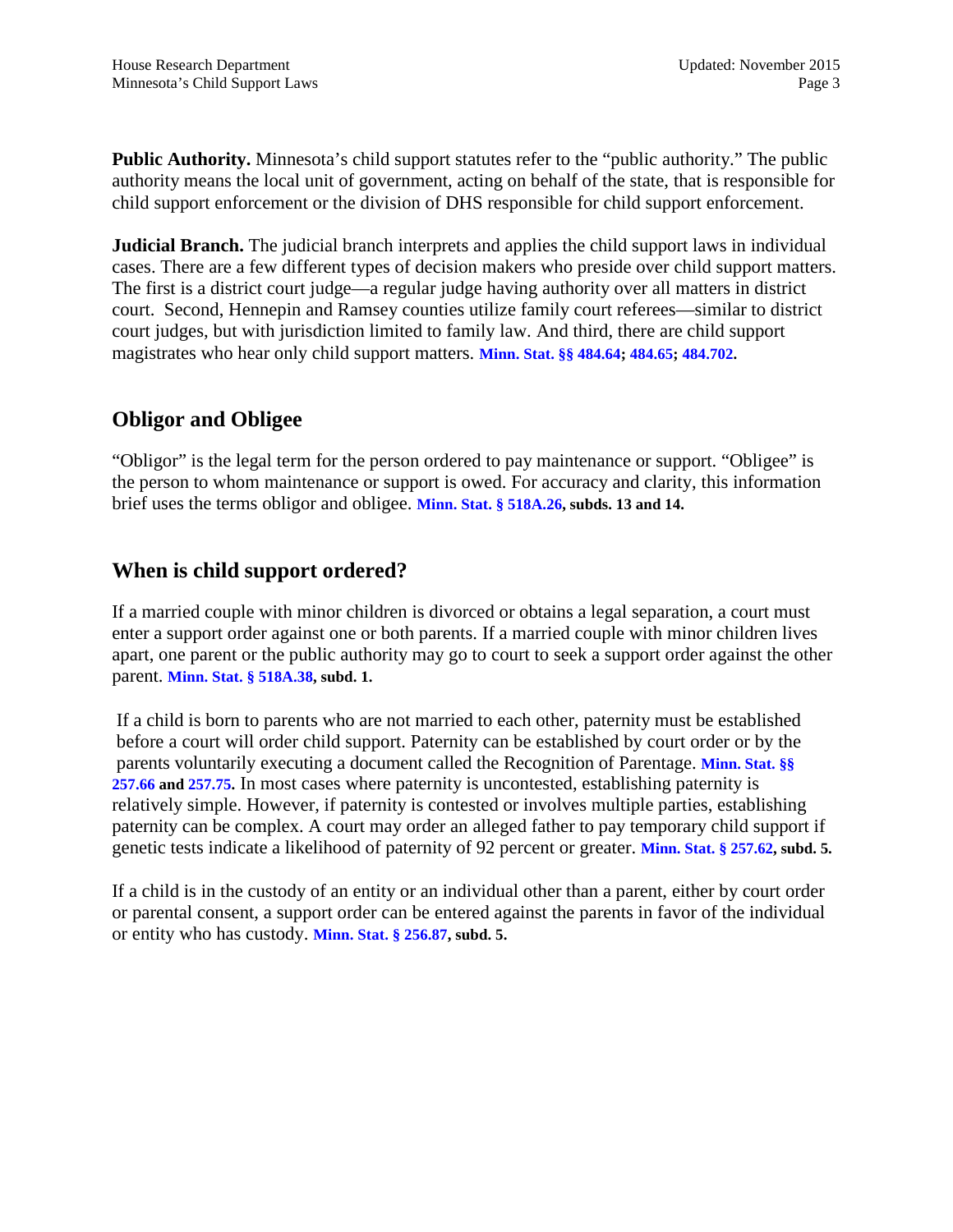#### **When does the county become involved?**

The county is not a party in all child support cases. Many child support obligations are set and paid without county involvement. There are two ways the county gets involved. First, an obligee who receives public assistance must assign to the county the right to receive child support. Public assistance recipients, as a condition of continued eligibility for public assistance, must cooperate in establishing paternity and enforcing child support. Recipients may be exempted from this requirement if they can show good cause, such as a likelihood of physical or emotional harm. **[Minn. Stat.](https://www.revisor.mn.gov/statutes/?id=256.741) § 256.741.**

The second way the county gets involved is if the obligor or obligee applies for child support enforcement services. Any obligee or obligor who does not receive public assistance can obtain the county's services in establishing parentage, locating parents, and establishing and enforcing child support orders by completing an application. **[Minn. Stat. §](https://www.revisor.mn.gov/statutes/?id=518A.51) 518A.51.** 

#### **What fees are charged for child support collection?**

Currently, each applicant pays a \$25 application fee when requesting child support services from the county agency. Beginning July 1, 2016, applicants will not be required to pay an application fee. If the applicant receives public assistance, the fee is not required. **[Minn. Stat. §](https://www.revisor.mn.gov/statutes/?id=518A.51) 518A.51.** 

If the county provides full child support services to an obligee, the obligee will be charged a cost recovery fee of 2 percent of the amount of child support and spousal maintenance collected. If the county provides child support enforcement services to an obligor, the obligor will be charged a cost recovery fee of 2 percent of the monthly court-ordered child support and spousal maintenance obligation. This cost recovery fee does not apply to persons receiving public assistance or who received some forms of public assistance within the 24 months prior to getting support enforcement services. Applicants for child support services who are receiving some forms of public assistance will not be charged a cost recovery fee for up to 24 months after leaving the assistance program. **[Minn. Stat. § 518A.51](https://www.revisor.mn.gov/statutes/?id=518A.51).**

If an applicant for full child support services does not wish to pay the 2 percent fee, that person may apply for income withholding-only services. A monthly fee of \$15 is charged to the obligor for this service. **[Minn. Stat. § 518A.53,](https://www.revisor.mn.gov/statutes/?id=518A.53) subd. 4.**

In addition, in cases where neither the obligee nor obligor has ever received public assistance, the county must assess an annual \$25 fee when at least \$500 of support has been collected. **[Minn.](https://www.revisor.mn.gov/statutes/?id=518A.51)  Stat. § [518A.51](https://www.revisor.mn.gov/statutes/?id=518A.51).** 

#### **What is IV-D?**

Because the original federal legislation on child support added a "Title IV-D" to the Social Security Act, county child support offices, which are subsidized by the federal program, are sometimes called "IV-D agencies." Child support enforcement services provided by IV-D agencies are often referred to as "IV-D services." Cases in which the county is a party are called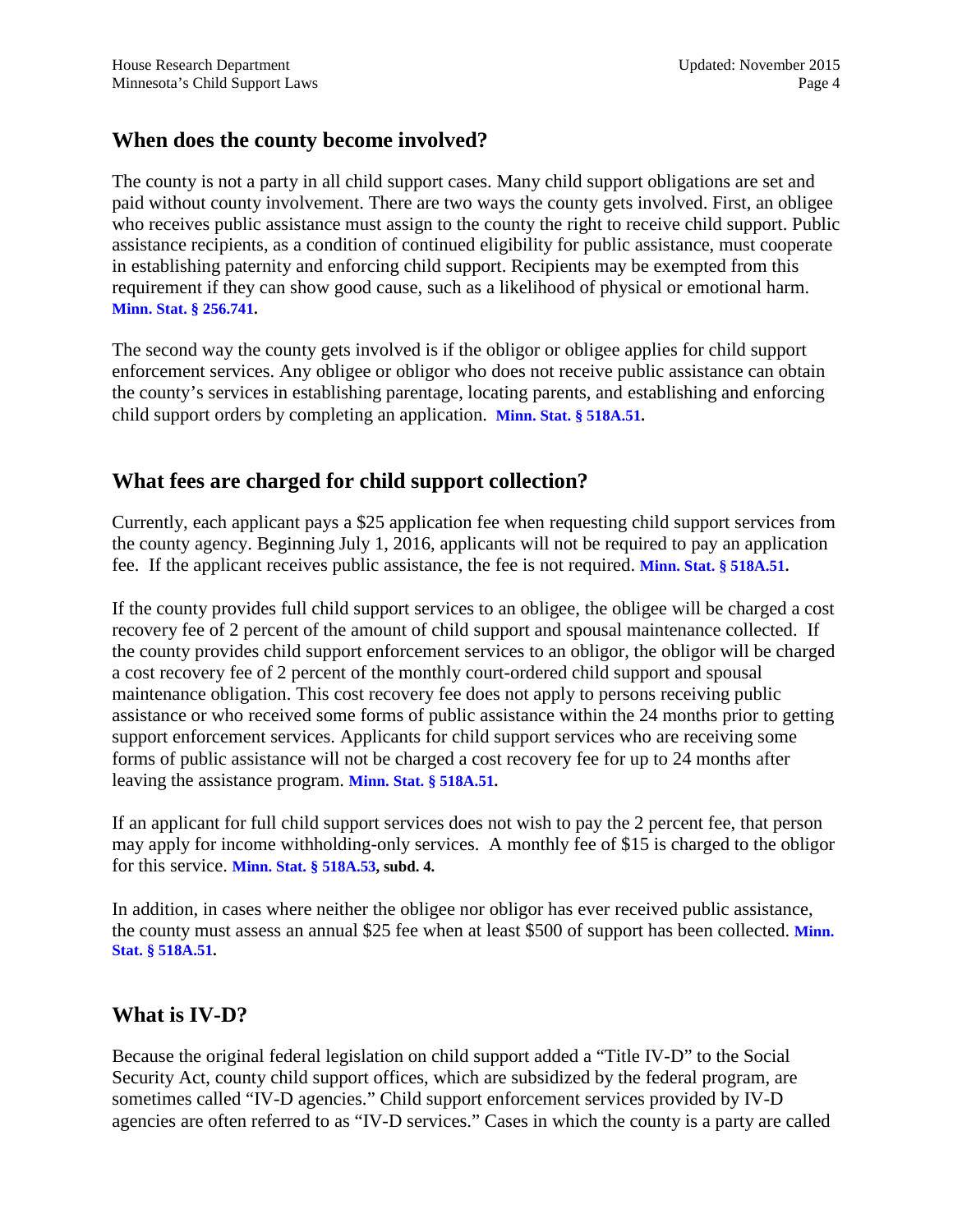"IV-D cases." IV-D cases are divided into public assistance cases and those where the obligor or obligee simply applies for support enforcement. IV-D cases include spousal maintenance if the child for whom child support is ordered is or was living with the obligee, and spousal maintenance-only cases when the only service needed is income withholding. A case that is for income withholding-only services is referred to as a "non-IV-D case." **[Minn. Stat. §§ 256.741;](https://www.revisor.mn.gov/statutes/?id=256.741) [256.87;](https://www.revisor.mn.gov/statutes/?id=256.87) [518A.26,](https://www.revisor.mn.gov/statutes/?id=518A.26) subds. 10 and 21; and various other provisions of [chapters](https://www.revisor.mn.gov/statutes/?id=518) 518 and [518A.](https://www.revisor.mn.gov/statutes/?id=518A)**

### **How is child support ordered?**

As previously stated, child support is ordered by a district court judge, district court referee, or child support magistrate. Child support magistrates preside over IV-D cases only (again, cases where the county is involved because the obligee receives public assistance or the obligor or obligee asks the county for child support enforcement services). Non-IV-D cases or IV-D cases where additional contested issues are involved (such as custody or parenting time), are heard by a judge or referee in district court. **[Minn. Stat.](https://www.revisor.mn.gov/statutes/?id=484.702) §§ 484.702 and [518A.46.](https://www.revisor.mn.gov/statutes/?id=518A.46)**

Child support cases heard by child support magistrates are governed by a set of rules aimed to expedite and simplify the process. Accordingly, the procedures are called the "expedited process" or the "expedited child support hearing process." The rules for the expedited process are promulgated by the Minnesota Supreme Court. **Minn. Gen. R. Prac. 351 to 379.**

Magistrates, judges, and referees all have the power to establish, modify, or enforce child support orders. In every case, the orders can be appealed to the Minnesota Court of Appeals. In cases heard by magistrates, orders can be appealed to district court or directly to the Minnesota Court of Appeals. In Hennepin County, referee orders and decrees can be appealed directly to the Minnesota Court of Appeals. **[Minn. Stat. § 484.65,](https://www.revisor.mn.gov/statutes/?id=484.65) subd. 9.** For simplicity, this information brief uses the term "court" when referring to both the district court and the expedited process.

A person seeking to obtain, modify, or enforce a child support order should contact his or her county child support office or a private attorney for direction on how to proceed. Additionally, most county court administrators have forms available for people who represent themselves. There are a variety of court forms available on the Minnesota State Court System website at http://www.courts.state.mn.us/ctforms/. General information about child support can also be obtained on the "Children" page of the Department of Human Services website at mn.gov/dhs, or by using the terms "child support" to search the DHS site.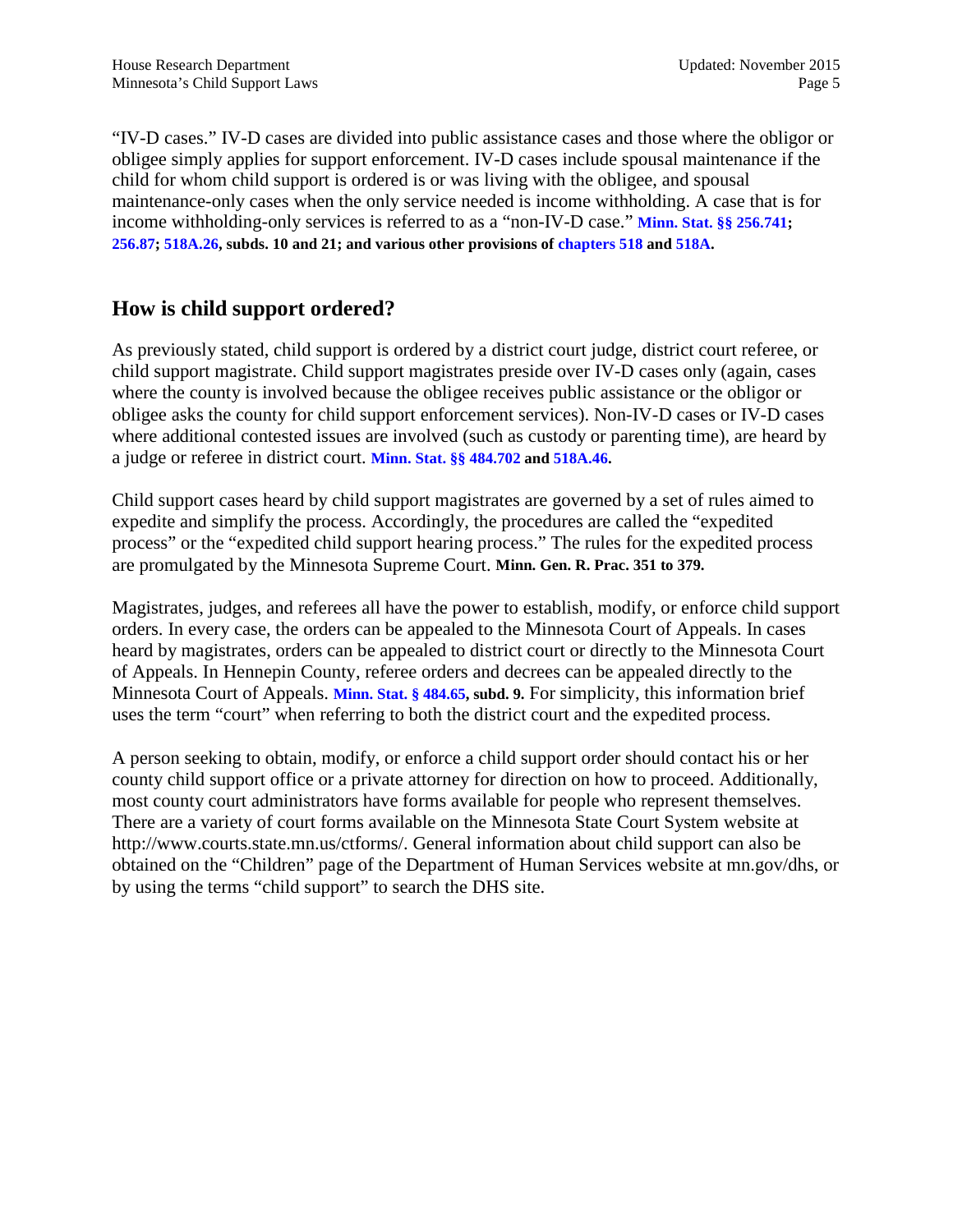# <span id="page-5-0"></span>**Calculating and Modifying Child Support**

### **What does the child support include?**

- A monetary amount for the care, support, and education of the child, commonly referred to as "child support" or "basic support"
- Medical support
- Work- or education-related child care costs of the obligee, commonly referred to as "child care support"
- Support arrears or reimbursement of public assistance payments already made on behalf of the child

**[Minn. Stat.](https://www.revisor.mn.gov/statutes/?id=518A.26) §§ 518A.26, subds. 3, 20, and 21; [518A.34.](https://www.revisor.mn.gov/statutes/?id=518A.34)** 

### **What is medical support?**

Medical support means providing appropriate health care coverage for the child, a cash contribution to reimburse for the cost of health care coverage or public coverage, or payment of the child's uninsured and unreimbursed health care expenses. The court must determine whether a parent has appropriate health care coverage for the child. In making this determination, the court must consider the following factors:

- (1) Is the coverage accessible?
- (2) Is the coverage comprehensive?
- (3) Is the coverage affordable?
- (4) Does the child have any special medical needs?

#### **[Minn. Stat.](https://www.revisor.mn.gov/statutes/?id=518A.41) § 518A.41, subds. 1 and 3.**

If a parent has the child enrolled in health care coverage, the court must order that parent to continue coverage unless the parents request a change and the court finds that other coverage is more appropriate. If neither parent has appropriate health care coverage, the court must order the parents to contribute to the actual health care costs of the child on a pro rata basis. If the child is receiving any form of medical assistance, the parent with whom the child does not reside must pay a monthly amount toward the cost of medical assistance. When the parent with whom the child does not reside is eligible to receive public health care coverage or receives public assistance, the parent must not be ordered to contribute to the cost of the child's public health care coverage. **[Minn. Stat. § 518A.41](https://www.revisor.mn.gov/statutes/?id=518A.41), subd. 4.**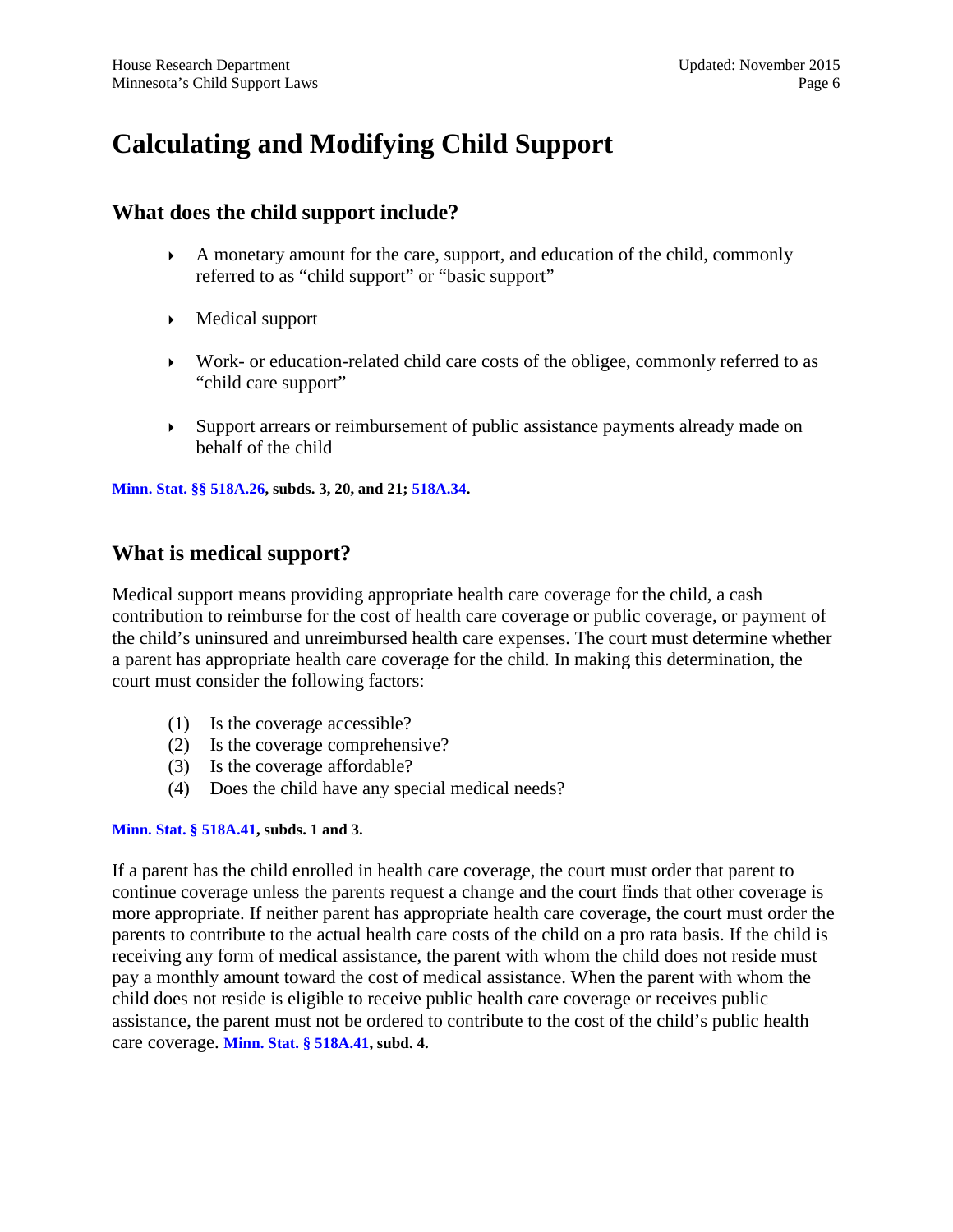#### **How are child care costs handled?**

The court must allocate work- and education-related child care costs to each parent in proportion to the parent's combined parental income for child support (PICS). The costs will be adjusted by the estimated federal and state child care credits.

If the obligor meets the income eligibility requirements for basic sliding fee child care, the court will order the obligor to pay the basic sliding fee monthly co-payment amount if this is less than the obligor's proportionate share based on the combined PICS.

The amount allocated for child care is not subject to the automatic cost-of-living adjustment and can be modified if costs substantially increase or decrease. When the public authority provides child support enforcement services, the public authority may suspend collection of child care support when a party notifies the agency that the costs are not being incurred, and the agency has verified the information or the obligee has failed to respond within 30 days to the public authority's written request for information on child care cost. The collection of child care support will resume when the agency is informed that the costs have resumed.

A court may allow the obligor to care for the child while the parent with whom the child resides is working or attending school. This is not a reason to deviate from the guidelines. **Minn. Stat. § 518A.40.**

#### **How is the basic child support amount calculated?**

Basic child support is calculated based on the combined gross income of both parents and is allocated based on each parent's proportionate share of the combined parental income for child support. **[Minn. Stat.](https://www.revisor.mn.gov/statutes/?id=518A.34) § 518A.34.** The parents must provide documentation of earnings and income at the time they file their initial pleadings or motion documents. **[Minn. Stat.](https://www.revisor.mn.gov/statutes/?id=518A.28) § 518A.28.**

A parent's gross monthly income includes any form of periodic payment including wages, commissions, workers' compensation benefits, unemployment benefits, military payments, pensions, disability benefits, self-employment income, and Social Security benefits for the parent and for the child if based on the parent's eligibility. Gross income is calculated before any deductions for taxes, employment benefits, or retirement plans. Gross income does not include child support received, public assistance received, or the parent's current spouse's income. Court-ordered spousal maintenance obligations are deducted from monthly gross income. **[Minn.](https://www.revisor.mn.gov/statutes/?id=518A.29)  Stat. [§ 518A.29.](https://www.revisor.mn.gov/statutes/?id=518A.29)**

The parents' monthly incomes after adjustments are then added together to determine the combined parental income for child support (PICS). A combined basic support amount is determined by applying the combined PICS amount and the number of joint children to the guideline child support chart in the statutes. The chart provides the presumptive amount of combined basic support the parents should pay. **[Minn. Stat. §§ 518A.34](https://www.revisor.mn.gov/statutes/?id=518A.34) and [518A.35.](https://www.revisor.mn.gov/statutes/?id=518A.35)**

The obligor is allowed a parenting expense adjustment based on the percentage of parenting time established by court order. When parenting time for the obligor and obligee is equal and parental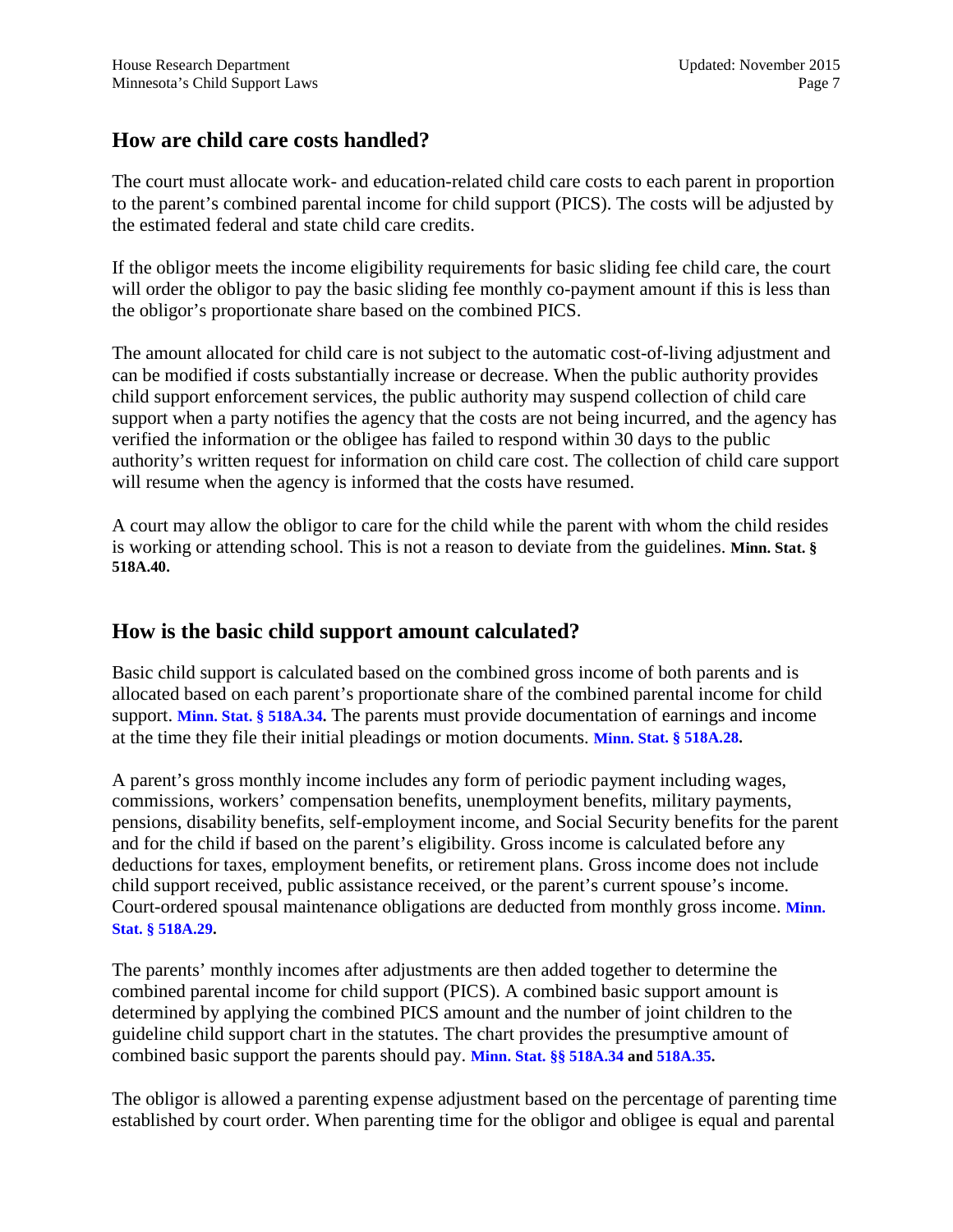incomes for child support are equal, no basic support will be ordered unless the court finds the expenses for the child are not equally shared. When the parenting times are equal, but the parents have different incomes, the parent with the greater income will pay basic support to the other parent. **[Minn. Stat. §§ 518A.34](https://www.revisor.mn.gov/statutes/?id=518A.34) and [518A.36.](https://www.revisor.mn.gov/statutes/?id=518A.36)**

The guideline amount is then split proportionately between the parents based on their proportionate share of the combined PICS. The obligor's proportionate share of the combined basic support amount is the amount of basic support the obligor will be ordered to pay. **[Minn. Stat.](https://www.revisor.mn.gov/statutes/?id=518A.34) [§ 518A.34](https://www.revisor.mn.gov/statutes/?id=518A.34).**

After determining the support amount under the statutory guidelines, the court may look at several statutory criteria that allow a departure from that amount. These criteria, commonly known as "deviation factors," include:

- (1) the earnings, income, and resources of both parents,
- (2) the extraordinary financial needs and resources and the physical and emotional condition of the child,
- (3) the child's living standard if the parents were living together, but recognizing the new existence of two households,
- (4) whether the child has resided in a foreign country for more than one year that has a substantially higher or lower cost of living than this country,
- (5) who gets the dependent income tax exemption,
- (6) the parents' debts, and
- (7) the obligor's total payments for court-ordered child support.

#### **[Minn. Stat. § 518A.43,](https://www.revisor.mn.gov/statutes/?id=518A.43) subd. 1.**

Effective March 1, 2016, when a significant income disparity exists, the court may deviate from the presumptive guidelines and choose not to order a party who has between 10 percent and 45 percent parenting time to pay basic support when payment would be detrimental to the parties' joint child. **[Minn. Stat.](https://www.revisor.mn.gov/statutes/?id=518A.43) § 518A. 43, subd. 1a.**

Because of these factors for deviating from the guidelines, individuals with the same net income and number of children may be ordered to pay different amounts of child support. In any departure from the guidelines, the court must make specific findings as to the reason and why it is in the best interests of the child to deviate from the guidelines. **Minn. Stat. § [518A.37,](https://www.revisor.mn.gov/statutes/?id=518A.37) subd. 2.**

In the case of low-income obligors, there is a self-support adjustment allowed that is equal to 120 percent of the federal poverty guidelines for one person. If the obligor's gross income is less than 120 percent of the federal poverty guidelines for one person, a minimum support amount applies. A minimum support order is \$50 for one or two children, \$75 for three or four children, and \$100 for five or more children. The allowance for a self-support adjustment does not apply to an obligor who is incarcerated. **[Minn. Stat. §518A.42.](https://www.revisor.mn.gov/statutes/?id=518A.42)**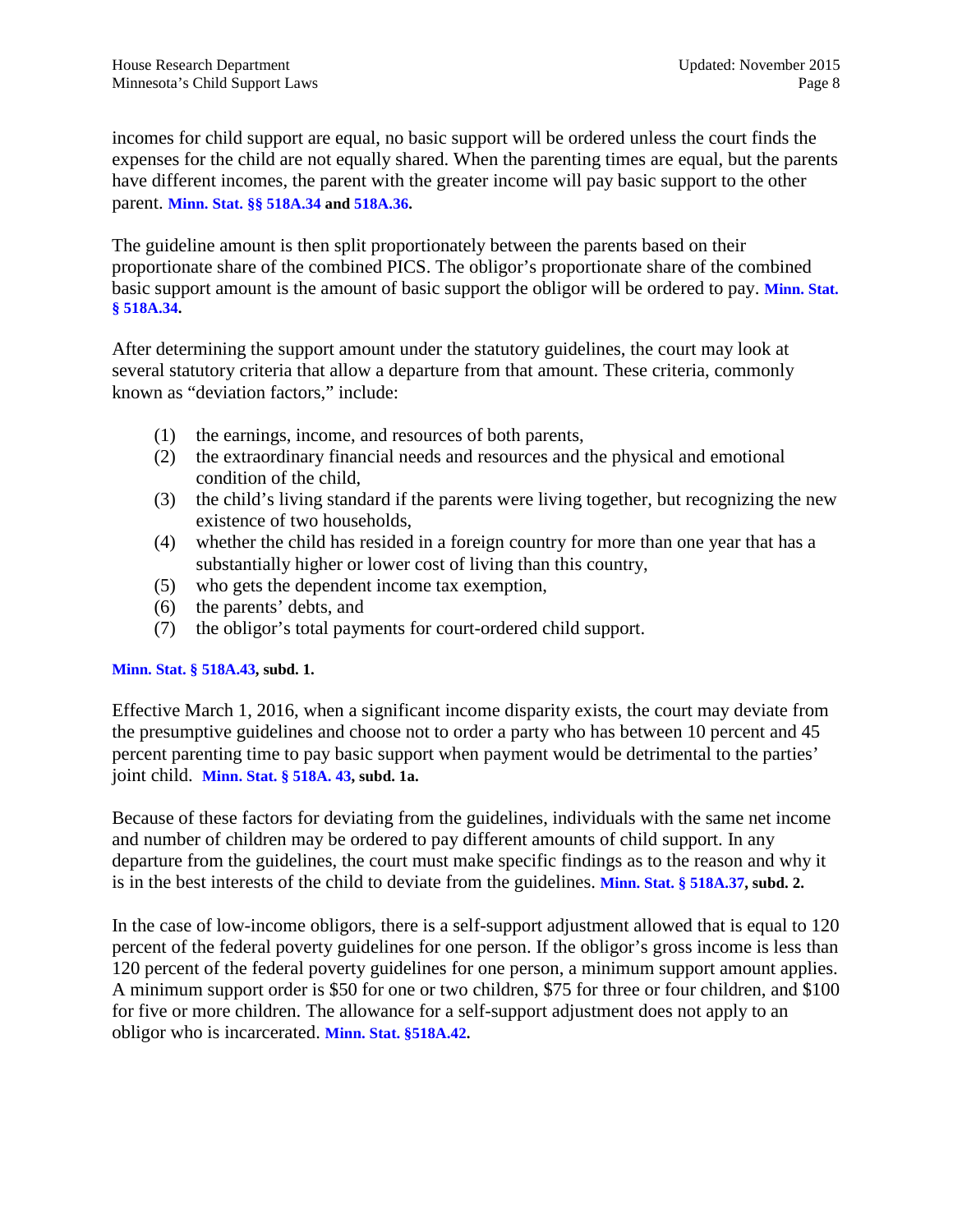### **Special Circumstances**

**Potential income.** If a parent is voluntarily unemployed, underemployed, employed less than full-time, or there is no direct evidence of income, the court must calculate child support based on potential income of that parent. The court will determine potential income by imputing income based on the parent's probable earnings based on employment potential, recent work history, and occupational qualifications; or if the parent is receiving unemployment or workers' compensation, by using that amount as the individual's income; or by imputing income based on the full-time wages the parent could earn at 150 percent of the current federal or state minimum wage, whichever is higher. Effective March 1, 2016, imputed income will be based on the income a parent could earn working 30 hours per week at 100 percent of the current federal or state minimum wage, whichever is higher. If a parent is physically or mentally incapacitated, or is incarcerated other than for nonpayment of support, the parent is not considered voluntarily unemployed, underemployed, or employed on a less than full-time basis. **[Minn. Stat. § 518A.32.](https://www.revisor.mn.gov/statutes/?id=518A.32)**

**Independent contractors; self-employed.** Income from self-employment or operation of a business means gross receipts minus ordinary and necessary expenses. "Ordinary and necessary expenses" for child support purposes does not include expenses, such as accelerated depreciation expenses or investment tax credits allowed under the Internal Revenue Code, or expenses the court determines are inappropriate or excessive. The person seeking to deduct an expense, including depreciation, has the burden to prove the expense is ordinary and necessary. **[Minn. Stat.](https://www.revisor.mn.gov/statutes/?id=518A.30) [§ 518A. 30.](https://www.revisor.mn.gov/statutes/?id=518A.30)**

**Expense reimbursements; in-kind payments.** If received in the course of employment, selfemployment, or operation of a business, expense reimbursements and in-kind payments are counted as income if they reduce living expenses. **[Minn. Stat.](https://www.revisor.mn.gov/statutes/?id=518A.29) § 518A.29.**

**Social Security or veterans' benefits.** If a child receives Social Security benefits, veterans' benefits, or veterans dependents' education assistance due to the eligibility of a parent, the amount will be included in the gross income of the parent on whose eligibility the benefits are based. If the obligee, as representative payee for the child, receives the benefits for the child, then the amount of benefit will be subtracted from the obligor's net child support obligation. **[Minn. Stat.](https://www.revisor.mn.gov/statutes/?id=518A.31) § 518A.31.**

**Commissions; bonuses; lump-sum payments.** Commissions and bonuses are considered when determining gross income. Lump-sum payments may be withheld from an obligor to pay past due support or to pay future support if there is a history of willful nonpayment. **[Minn. Stat. §§](https://www.revisor.mn.gov/statutes/?id=518A.29)  [518A.29,](https://www.revisor.mn.gov/statutes/?id=518A.29) para. (a); [518A.53,](https://www.revisor.mn.gov/statutes/?id=518A.53) subd. 11.**

**Seasonal employment.** Obligors who are seasonally employed generally are required to make equal monthly payments throughout the year. Courts do have discretion to construct support orders to reflect fluctuations in income. But because the expenses of raising a child are not seasonal, courts generally require equal monthly payments, and the obligor must budget accordingly. **[Minn. Stat. §](https://www.revisor.mn.gov/statutes/?id=518A.38) 518A.38, subd. 2.**

**Overtime.** Generally, it is assumed that obligors are not required to work overtime. However, if an obligor has a history of working overtime, the court may conclude that overtime is a normal, regular source of income for the obligor. In that case, the court can consider overtime earnings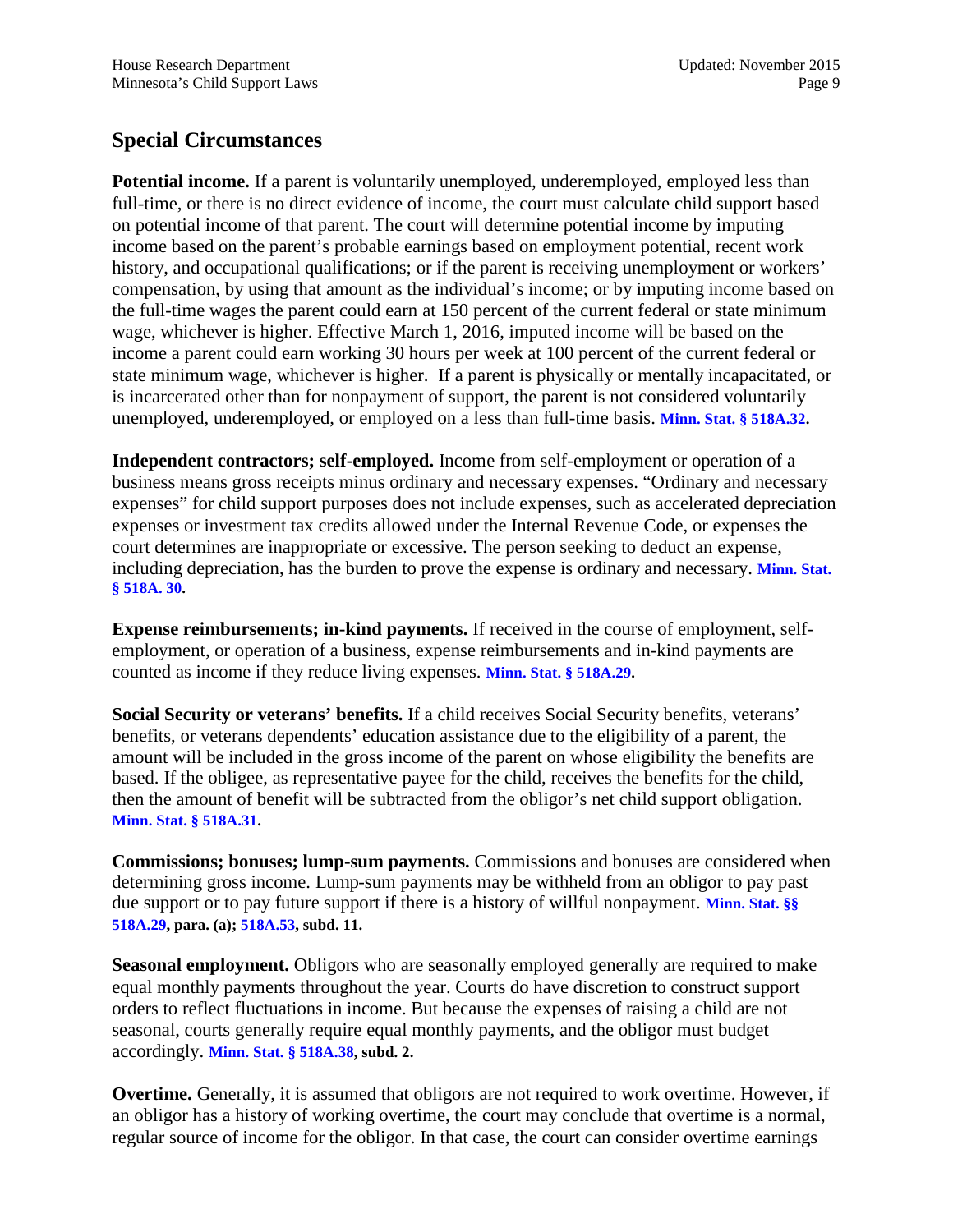when setting child support. Similarly, if the overtime is a condition of employment, it is considered as income. Salaried employees may not deduct "overtime" for hours worked in excess of a 40-hour week. A court may also determine whether an obligor's compensation structure has been changed to manipulate a support obligation and may modify, or not modify, child support accordingly. Regardless of whether overtime is voluntary and regular or not, it may be withheld to pay existing arrearages. **[Minn. Stat.](https://www.revisor.mn.gov/statutes/?id=518A.29) §§ 518A.29; [518A.39,](https://www.revisor.mn.gov/statutes/?id=518A.39) subd. 2, para. (d)(2).**

**Joint physical custody.** When parenting time and parental incomes for determining child support are equal, no basic support is owed unless the court determines the expenses for the child are not shared equally. When parenting time is equal, but parental incomes for determining child support are not equal, the parent with the higher income will pay child support. **[Minn. Stat. §](https://www.revisor.mn.gov/statutes/?id=518A.36) [518A.36,](https://www.revisor.mn.gov/statutes/?id=518A.36) subd. 3.**

**MFIP participants.** When an obligee is a participant in the Minnesota Family Investment Program (MFIP), the state must distribute or pass through to the obligee all current child support that the obligee has assigned to the state. The state then reduces the obligee's MFIP grant by the total amount of the child support payment. **[Minn. Stat. § 256.741](https://www.revisor.mn.gov/statutes/?id=256.741).** For further information on MFIP, see the House Research report *[Minnesota Family Assistance: A Guide to Public Programs](http://www.house.leg.state.mn.us/hrd/pubs/famasst.pdf)  [Providing Assistance to Minnesota Families](http://www.house.leg.state.mn.us/hrd/pubs/famasst.pdf)*.

#### **Can the support amount change?**

A child support order amount may change through a cost-of-living adjustment (COLA) or a modification. Arrearages may also affect the monthly support payment.

**COLA.** Every child support order must include a biennial COLA that is compounded.

In all IV-D cases, the COLA takes effect the first of May of every other year after the support order is first entered or the COLA clause is added to an existing order. In non-IV-D cases, the COLA may take effect in any month, as long as it has been at least two years since the last adjustment. The court may use any cost-of-living indicator published by the U.S. Department of Labor it finds appropriate to determine the percentage change in the support amount. The obligor is given 20 days' notice before the COLA takes effect. The obligor may ask for a court hearing to oppose a COLA on grounds that the obligor has had an insufficient increase in income. If the obligor timely files a motion contesting the COLA, the COLA will be stayed pending the outcome of a court hearing. The court may order that the COLA go into effect in whole or in part, or not at all. If the obligor does not oppose the change, it goes into effect automatically. **[Minn. Stat.](https://www.revisor.mn.gov/statutes/?id=518A.75) § 518A.75.**

**Modifications.** Any party, including the county, may request a review to see if a modification is appropriate. Modification of support can be obtained based on:

- (1) substantially increased or decreased gross income of an obligee or obligor;
- (2) substantially increased or decreased needs of an obligee, obligor, or child;
- (3) receipt of public assistance;
- (4) change in the cost of living for either parent;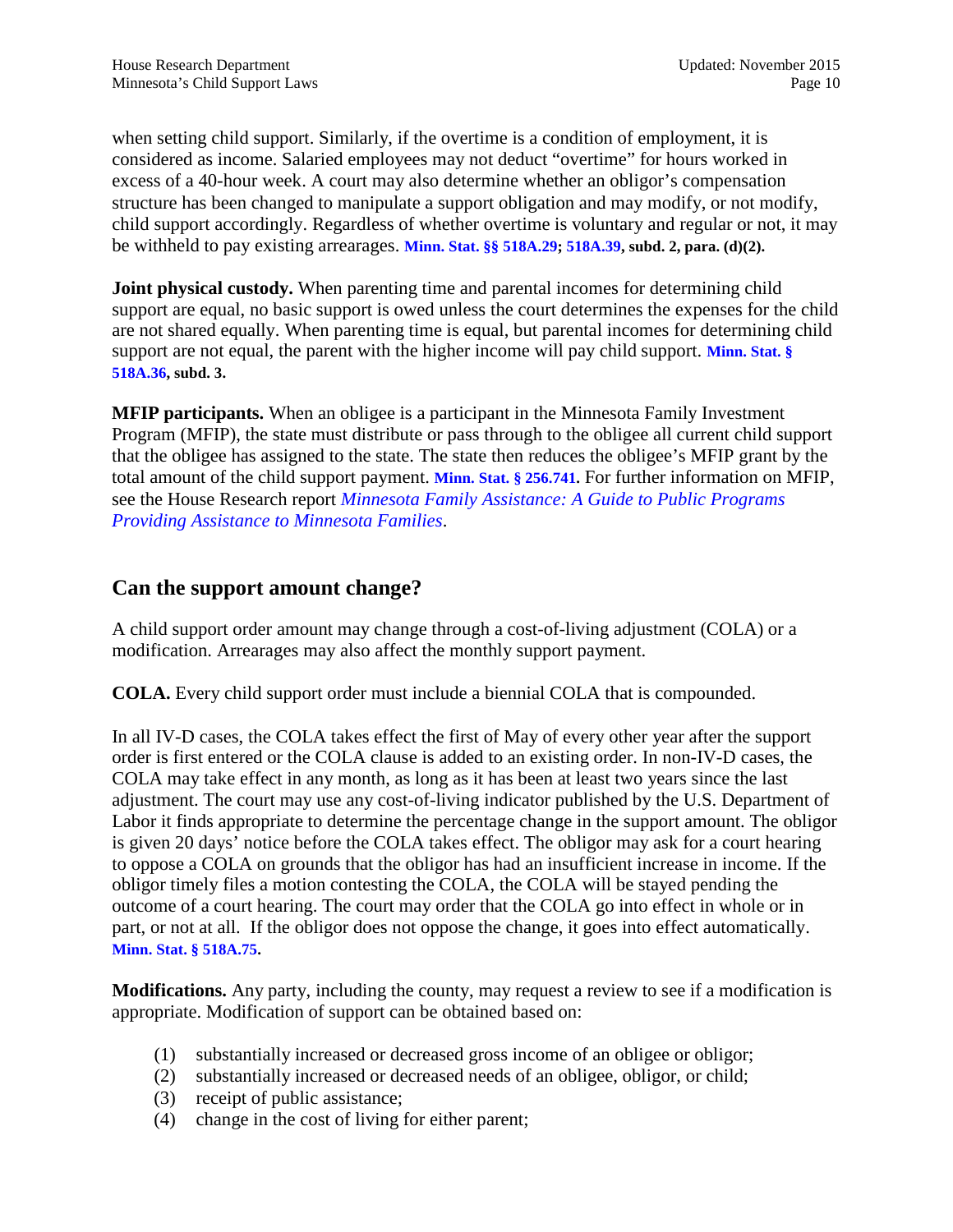- (5) extraordinary medical expenses of a child;
- (6) a change in the availability of appropriate health care coverage or a substantial increase or decrease in health care coverage costs;
- (7) addition of or substantial increase or decrease in child care costs; or
- (8) emancipation of a child.

#### **[Minn. Stat.](https://www.revisor.mn.gov/statutes/?id=518A.39) § 518A.39, subd. 2, para. (a).**

Effective January 1, 2016, the medical support terms of the support order may be modified without modification of the full order if the full order has been established or modified within the previous three years, and:

- (1) there is a change in the availability of insurance or health care costs have substantially increased or decreased;
- (2) the federal tax dependency credit is not aligned with the parent who is providing health care coverage;
- (3) there is a change in eligibility for medical assistance; or
- (4) a party has failed to provide court-ordered coverage, or other medical support as ordered.

#### **[Minn. Stat. § 518A.39,](https://www.revisor.mn.gov/statutes/?id=518A.39) subd. 8.**

There is a presumption of a substantial change in circumstances, and the terms of an order are rebuttably presumed to be unreasonable and unfair if:

- (1) applying the guidelines would change the current order by at least 20 percent and at least \$75 higher or lower per month; or if the current order is less than \$75 per month, it results in an order at least 20 percent per month higher or lower;
- (2) the medical support provisions of the current order are unenforceable;
- (3) the health care coverage ordered is not available to the child;
- (4) the current order is for a percentage and not a specific dollar amount;
- (5) the gross income of an obligee or obligor has decreased by at least 20 percent through no fault or choice of the party; or
- (6) a deviation was granted because the child lived in a foreign country and the child no longer resides in the foreign country or the factor is no longer applicable.

**[Minn. Stat. § 518A.39,](https://www.revisor.mn.gov/statutes/?id=518A.39) subd. 2, para. (b).** 

A change in the law does not constitute a substantial change in circumstances for modifying a child support order. **[Minn. Stat. § 518A.39,](https://www.revisor.mn.gov/statutes/?id=518A.39) subd. 2, para. (i).**

If the court grants the request for modification, the support order is modified retroactively only from the date the parties were served with notice of the motion for modification, unless the parties have entered into a binding agreement for an alternate effective date. **[Minn. Stat.](https://www.revisor.mn.gov/statutes/?id=518A.39) § 518A.39, subd. 2, paras. (e) and (l).**

The birth of a subsequent nonjoint child is generally not grounds for a modification of support owed to previous children. However, if a motion to modify support is based on other grounds,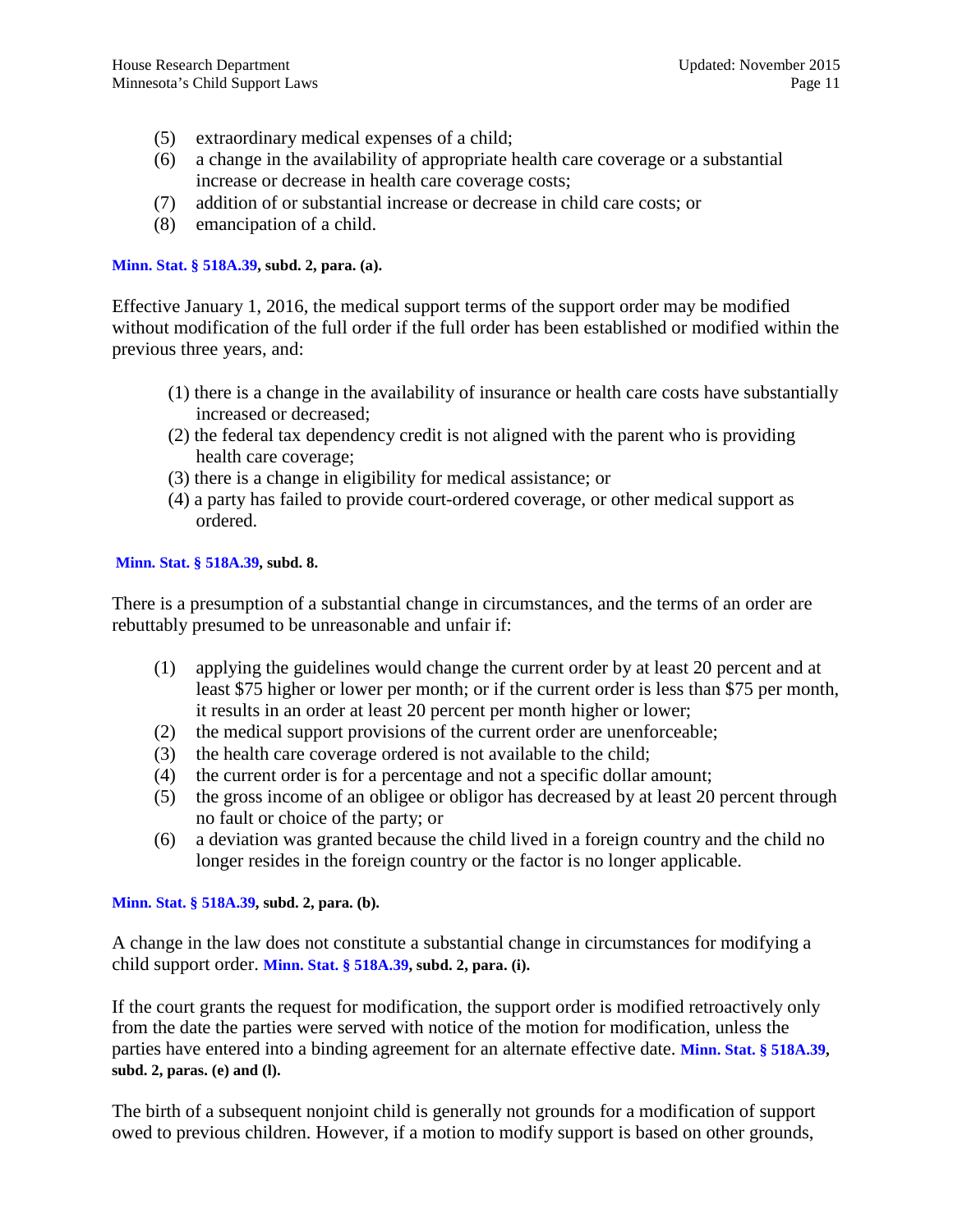the court may consider the birth of the nonjoint child as a factor in determining the support obligation. **[Minn. Stat. §§ 518A.33;](https://www.revisor.mn.gov/statutes/?id=518A.33) [518A.39,](https://www.revisor.mn.gov/statutes/?id=518A.39) subd.2, para. (c).**

If a parent has remarried, the new spouse's income cannot be considered in calculating the needs or resources of the parent. **[Minn. Stat.](https://www.revisor.mn.gov/statutes/?id=518A.29) §§ 518A.29, para. (f); [518A.39](https://www.revisor.mn.gov/statutes/?id=518A.39), subd. 2, para. (d)(1).**

**Arrears.** If a parent owes both current support and arrears, the support amount can be increased by up to 20 percent per month to cover the arrears, unless the court has ordered a specific payback amount for arrears. [Note: for forgiveness of arrearages, see "Are there defenses to nonpayment of child support?" on page [17.](#page-16-0)] **[Minn. Stat. §](https://www.revisor.mn.gov/statutes/?id=518A.53) 518A.53, subd. 10.**

## <span id="page-11-0"></span>**Payment and Enforcement**

### **How is child support typically paid?**

The Minnesota Child Support Payment Center, a centralized unit run by DHS, must be used to collect and disburse support payments in all IV-D cases. Again, IV-D cases include when the obligee receives or has received public assistance or when the obligor or obligee has applied for support enforcement services from the county. The payment center may also be used in other cases when support is not paid directly from the obligor to the obligee. There are a few methods of payment. **[Minn. Stat. §§ 518A.54](https://www.revisor.mn.gov/statutes/?id=518A.54) to 518A.56.**

**Withholding of wages or other income.** Income withholding is the preferred method of payment. The court must address income withholding in all cases by ordering that all support obligations are subject to income withholding or ordering a specific waiver of income withholding. If the court orders income withholding, either the obligee or obligor must apply for either full IV-D services or non-IV-D income withholding-only services to begin this payment method.

In IV-D cases, the court may waive income withholding if (1) one parent demonstrates to the court there is good cause for the waiver, the court makes specific findings that income withholding would not be in the child's best interest, and past payments have been made on time, or (2) the obligee and obligor sign a written alternative agreement providing for an alternative payment arrangement that the court reviews and enters in the record. In non-IV-D cases, the court may waive automatic withholding if the parents sign a written agreement. **Minn. [Stat. §](https://www.revisor.mn.gov/statutes/?id=518A.53) [518A.53](https://www.revisor.mn.gov/statutes/?id=518A.53).** 

An employer may not discharge, refuse to hire, or otherwise discipline an employee because a support withholding order exists against the employee. An employer who intentionally fails to comply with a court order for wage withholding is subject to paying interest, attorney fees, and sanctions, and can be found in contempt of court. **Minn. Stat. [§§ 518A.46,](https://www.revisor.mn.gov/statutes/?id=518A.46) subd. 5: [518A.53,](https://www.revisor.mn.gov/statutes/?id=518A.53) subd. 5, para. (c).**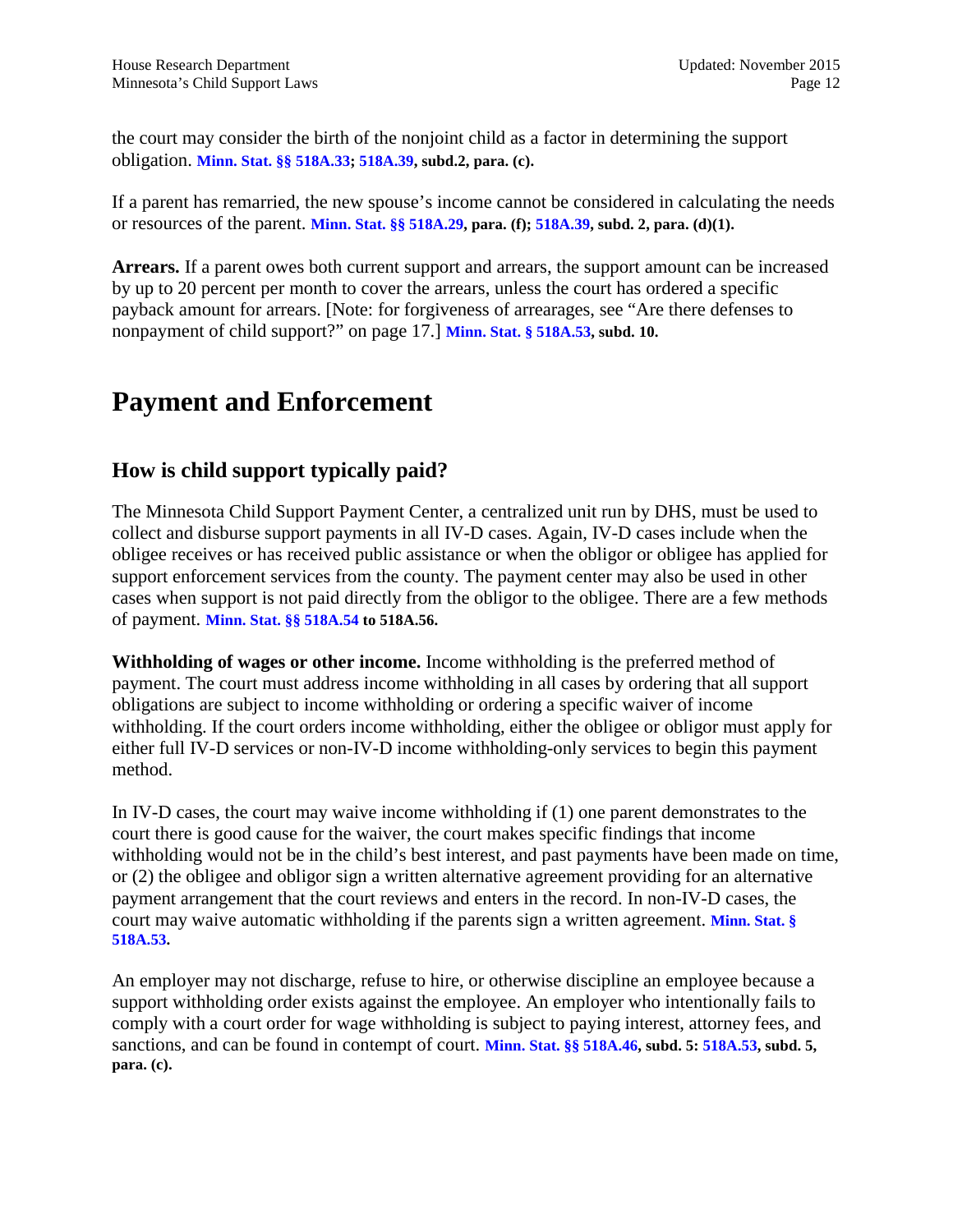**Escrow account.** With this alternative to income withholding, an obligor establishes a savings account in an amount equal to two months of child support. The public authority can withdraw from the account if the obligor misses a support payment by ten days. This option is rarely used. **[Minn. Stat.](https://www.revisor.mn.gov/statutes/?id=518A.58) § 518A.58.**

**Preauthorized transfer account.** If an obligor obtains income through a method that makes income withholding ineffective (such as being self-employed), the court must order the obligor to establish and maintain a deposit account for paying support. Failure to do so subjects the obligor to contempt of court proceedings. This option is rarely used. **[Minn. Stat. § 518A.53,](https://www.revisor.mn.gov/statutes/?id=518A.53) subd. 6.**

**Direct payment.** In cases where the public authority is involved, direct payment from the obligor to the obligee is discouraged because it can result in problems tracking and crediting payments. In cases where the public authority is not involved, parties can make direct payments to one another if income withholding is waived.

**Direct deposit.** The Minnesota Child Support Payment Center sends child support payments through an electronic transfer to the obligee's checking account, savings account, or a stored value card account. The stored value card account allows an obligee to make purchases or withdraw cash from automatic teller machines using the stored value card. The obligee designates the account into which the payments will be deposited, but if the obligee does not sign up for direct deposit within 20 days of the opening of the child support case, the child support agency will instruct its contracted vendor to open a stored value account in the obligee's name.

#### **How is support enforced if payments are not made?**

**Six-month review.** Each order that initially establishes custody, parenting time, or support that is signed on or after January 1, 2007, includes a form that allows either party to request a six-month review. If a hearing is requested, the court will review whether child support is current and whether the parties are complying with the parenting provisions of the order. **[Minn. Stat. §](https://www.revisor.mn.gov/statutes/?id=518.1781) [518.1781.](https://www.revisor.mn.gov/statutes/?id=518.1781)** 

**Parent locator services.** Often, the first step in enforcing child support is locating the obligor. The county has access to the records of many state agencies, businesses, and other organizations for the purpose of locating obligors to establish paternity and child support, modify or enforce child support, or distribute collections. **[Minn. Stat. § 256.978.](https://www.revisor.mn.gov/statutes/?id=256.978)**

**Work reporting system.** Employers are required to report all hires to DHS, excluding individuals hired for less than two months for gross earnings under \$250 per month. The report information is used for support enforcement in Minnesota or interstate actions. An employer who intentionally fails to comply is subject to a civil penalty of \$25 for each unreported employee (the penalty is \$500 if the noncompliance is a result of a conspiracy between the employer and the employee). Additionally, both parents are required, unless otherwise ordered, to provide change in address, telephone number, driver's license number, Social Security number, or employer information to the other party, the court, and the child support office within ten days of a change. **[Minn. Stat. § 256.998](https://www.revisor.mn.gov/statutes/?id=256.998).**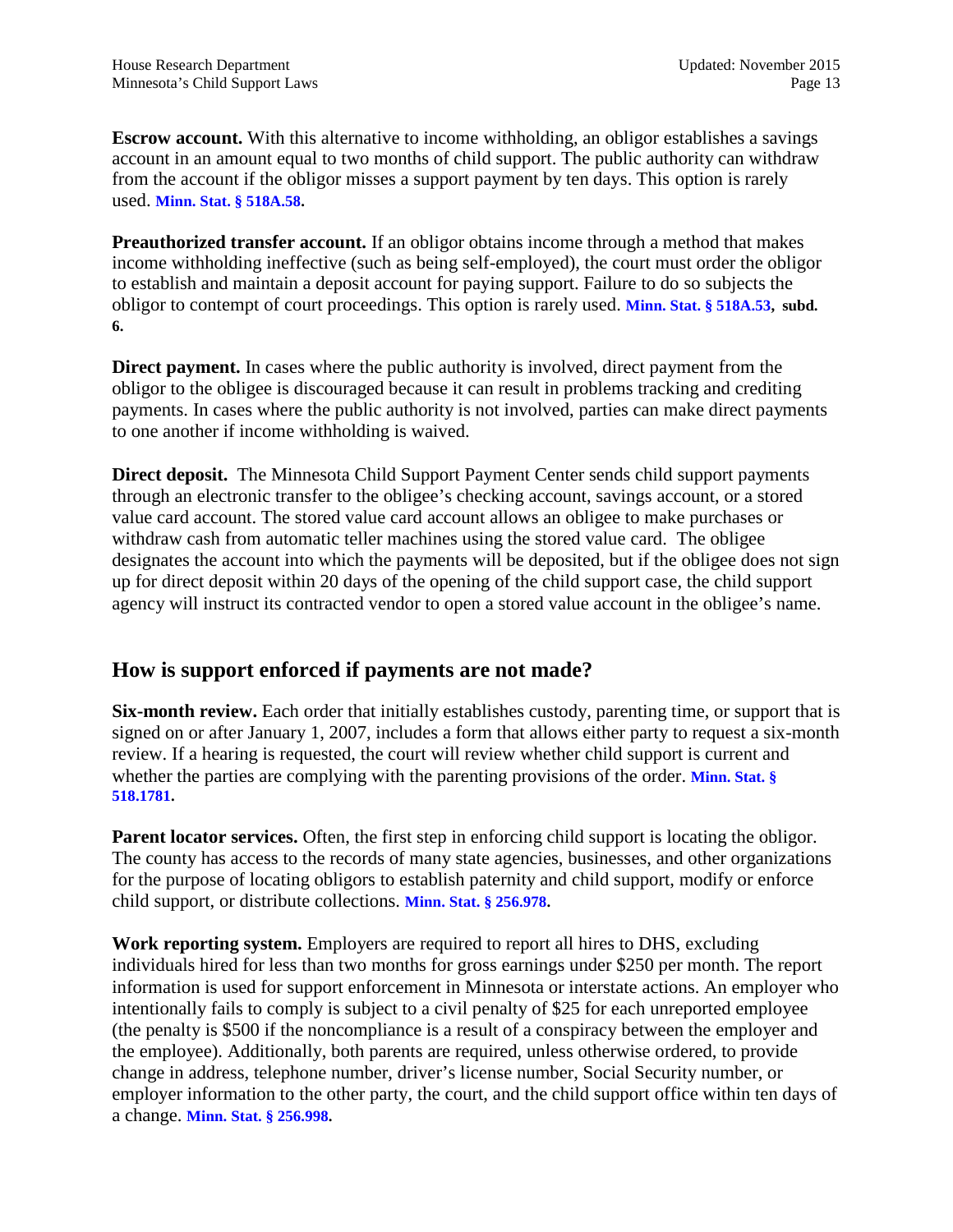**Income withholding.** If automatic withholding was not ordered, income withholding may later be implemented. In IV-D cases, income withholding may take effect without a court order if the obligor requests income withholding, the obligor or obligee initiates it through the public authority, or the public authority starts it through its administrative authority under [Minnesota](https://www.revisor.mn.gov/statutes/?id=518A.46)  [Statutes, section 518A.46,](https://www.revisor.mn.gov/statutes/?id=518A.46) subdivision 5. In non-IV-D cases, the obligee can make a written motion to the court. Income withholding will then be implemented if the court finds that previous support has not been paid on a timely, consistent basis or that the obligor has threatened to stop or reduce payments. **[Minn. Stat. §](https://www.revisor.mn.gov/statutes/?id=518A.53) 518A.53.**

**Judgment docketing/Real property lien.** Minnesota law provides a summary method for docketing a civil judgment against an obligor and allows for increases in the judgment as monthly arrearages accumulate. After this happens, the judgment is a lien on any real property the obligor owns in the county where the judgment was docketed. The lien also attaches to the obligor's homestead, though it can only be enforced against the homestead by collecting from the proceeds if the property is sold. Registered (Torrens) land requires that a notice of judgment also be filed with the county recorder before the lien is effective. **[Minn. Stat.](https://www.revisor.mn.gov/statutes/?id=548.091) § 548.091.**

Minnesota law also provides for a child support judgment by operation of law. Any support payment that is not paid becomes a judgment by operation of law (without court intervention) on and after the date it is due and is entitled to full faith and credit in this state and any other state. **[Minn. Stat.](https://www.revisor.mn.gov/statutes/?id=548.091) § 548.091, subds. 2 and 3b.** 

**Driver's license suspension and motor vehicle title liens.** An obligor who is behind in support payments in an amount equal to at least three times the monthly support obligation and is not complying with a written payment agreement approved by the court is subject to (1) loss of his or her driver's license, and (2) a lien on the obligor's equity in a motor vehicle worth over \$2,000. The obligor can avoid suspension by entering into and complying with a written payment agreement. **Minn. Stat. [§§ 518A.65;](https://www.revisor.mn.gov/statutes/?id=518A.65) [518A.67](https://www.revisor.mn.gov/statutes/?id=518A.67); [518A.69.](https://www.revisor.mn.gov/statutes/?id=518A.69)** 

An obligor whose driver's license is suspended for nonpayment of support may seek a onetime 90-day limited license. To qualify for a limited license, the obligor must meet certain eligibility requirements and establish that the obligor's livelihood, attendance at a chemical dependency treatment or counseling program, role as a family homemaker, or attendance at a postsecondary educational institution depends upon the use of the driver's license. **[Minn. Stat. §§ 171.186,](https://www.revisor.mn.gov/statutes/?id=171.186) subd. 4; [171.20,](https://www.revisor.mn.gov/statutes/?id=171.20) subd. 4; [171.30,](https://www.revisor.mn.gov/statutes/?id=171.30) subd. 1; [518A.65.](https://www.revisor.mn.gov/statutes/?id=518A.65)** 

**Recreational license suspension.** An obligor who is behind in support payments in an amount equal to at least six times the monthly support obligation and is not complying with a written payment agreement (or an obligor who does not comply with a subpoena) is subject to loss of hunting and fishing privileges. Before utilizing this enforcement tool, the court must find that other substantial enforcement mechanisms have been attempted but have proven unsuccessful. **[Minn. Stat.](https://www.revisor.mn.gov/statutes/?id=518A.68) §§ 518A.68; [518A.69](https://www.revisor.mn.gov/statutes/?id=518A.69).**

**Occupational license sanctions.** The occupational license of an obligor who fails to make child support payments may be suspended upon the request of the obligee or county. Arrearages must be at least three times the monthly support obligation. The obligor can avoid suspension by entering into and complying with a written payment agreement approved by the court. Failure to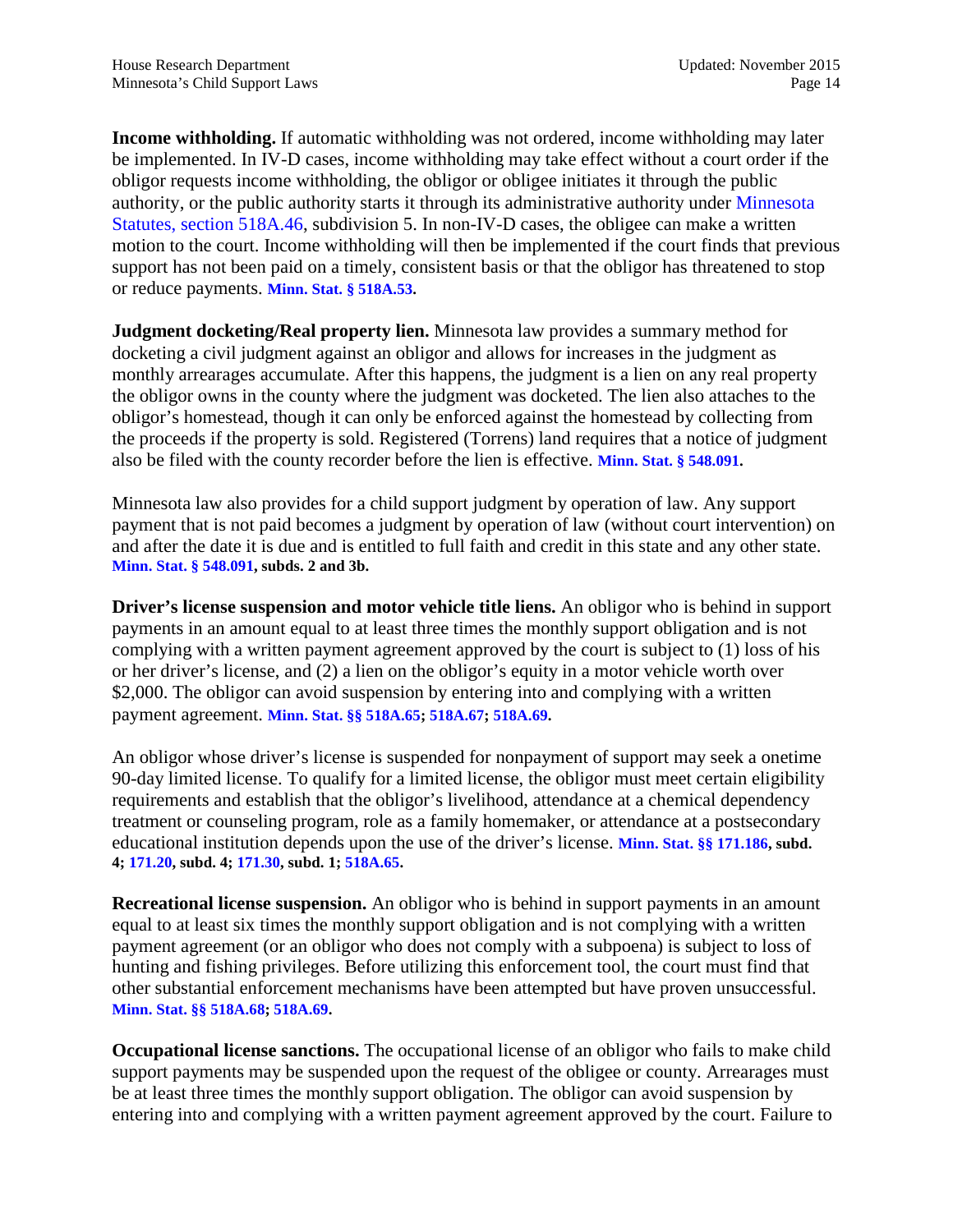comply with a written payment agreement will result in a suspension. **[Minn. Stat. §§](https://www.revisor.mn.gov/statutes/?id=518A.66) 518A.66; [518A.69.](https://www.revisor.mn.gov/statutes/?id=518A.69)**

**Payment agreements.** An obligor who is behind in support payments can avoid certain child support enforcement actions, including occupational license sanctions, driver's and recreational license suspension, and motor vehicle title liens by entering into and complying with a written payment agreement. When proposing or approving payment agreements, the court, child support magistrate, or public authority must consider the obligor's financial circumstances and consider a graduated payment plan tailored to an obligor's individual financial circumstances. **[Minn. Stat. §](https://www.revisor.mn.gov/statutes/?id=518A.69) [518A.69](https://www.revisor.mn.gov/statutes/?id=518A.69).** 

**Action against employer.** If a withholding order is in effect but the employer is not following it, the obligee or county can take action against the employer to require compliance. **[Minn. Stat. §](https://www.revisor.mn.gov/statutes/?id=518A.53)  [518A.53,](https://www.revisor.mn.gov/statutes/?id=518A.53) subd. 5, para. (c).** The county can also sanction the employer for noncompliance. **[Minn.](https://www.revisor.mn.gov/statutes/?id=518A.46)  Stat. § [518A.46,](https://www.revisor.mn.gov/statutes/?id=518A.46) subd. 5, para. (a)(5).** 

**Social Security numbers.** Federal law requires the state to have procedures to record the Social Security number of an applicant for an occupational license, driver's license, recreational license, or marriage license, and parties to certain family law matters. **[42 U.S.C. § 666 \(a\)\(13\)](https://www.law.cornell.edu/uscode/text/42/666); [Minn. Stat. §§](https://www.revisor.mn.gov/statutes/?id=13.69) [13.69,](https://www.revisor.mn.gov/statutes/?id=13.69) subd. 1; [97A.482;](https://www.revisor.mn.gov/statutes/?id=97A.482) [171.06,](https://www.revisor.mn.gov/statutes/?id=171.06) subd. 3; [171.07,](https://www.revisor.mn.gov/statutes/?id=171.07) subd. 14.**

**Financial Institution Data Match (FIDM).** FIDM is an enforcement tool that allows the child support agency to match obligors who owe child support arrears to the financial assets the obligors own, such as bank accounts. If an obligor is behind in support payments by at least five times the monthly support obligation, the obligor is not complying with a written payment agreement approved by the public authority or the court, and the arrears have been submitted for federal or state tax intercept, the account assets may be seized by a FIDM levy and applied to the child support arrears. **[Minn. Stat. §§ 13B.06;](https://www.revisor.mn.gov/statutes/?id=13B.06) [552.04](https://www.revisor.mn.gov/statutes/?id=552.04); [552.06.](https://www.revisor.mn.gov/statutes/?id=552.06)** 

**Contempt of court.** Contempt of court is another enforcement tool available to the obligee or the county. If the court finds that the obligor refuses to pay a court-ordered support order he or she is able to pay, the court may impose a fine or conditional jail sentence. **Minn. Stat. [§§ 518A.72;](https://www.revisor.mn.gov/statutes/?id=518A.72) [588.02.](https://www.revisor.mn.gov/statutes/?id=588.02)**

**Tax refunds and credits.** The Minnesota Department of Revenue (DOR) has the authority to intercept the tax credit or refund of an obligor who owes child support arrears and forward it to the county or obligee as reimbursement for the support owed. **[Minn. Stat. §§ 270A.01](https://www.revisor.mn.gov/statutes/?id=270A.01) to 270A.12; [289A.50,](https://www.revisor.mn.gov/statutes/?id=289A.50) subd. 5.** 

**Reports to credit agencies.** By administrative action, DHS reports to credit agencies any obligor who has not paid the monthly child support obligation plus any required arrears for three months. **[Minn. Stat. § 518A.685.](https://www.revisor.mn.gov/statutes/?id=518A.685)** 

**Creditor's remedies.** The county may try to collect the judgment using traditional creditor's legal remedies such as levy, execution, and garnishment against any other property the obligor may own that could help pay the arrears, such as a bank account or boat. In some cases, the county may collect money from a person or entity indebted to the obligor. The county may also intercept or seize reemployment assistance or workers' compensation payments, lottery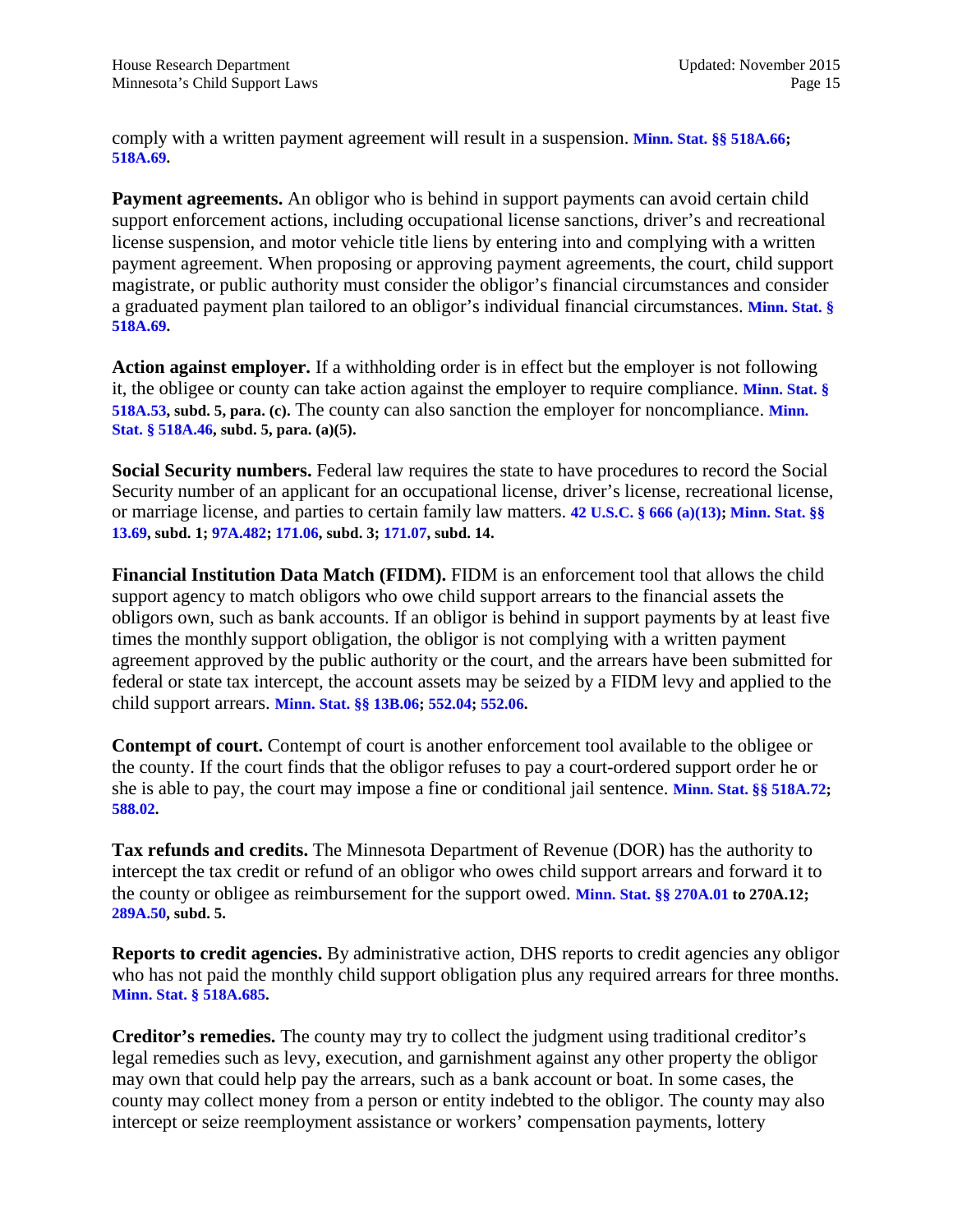winnings, judgments, settlements, or other lump sum payments. **[Minn. Stat. §§ 13B.06;](https://www.revisor.mn.gov/statutes/?id=13B.06) [393.07,](https://www.revisor.mn.gov/statutes/?id=393.07) subd. 9; [518A.46,](https://www.revisor.mn.gov/statutes/?id=518A.46) subd. 5; [518A.50,](https://www.revisor.mn.gov/statutes/?id=518A.50) para. (b); [552.06.](https://www.revisor.mn.gov/statutes/?id=552.06)**

**Passport denial.** When the public authority certifies to the U.S. Department of State that a parent owes more than \$2,500 in arrears or owed more than \$2,500 in arrears and stopped paying the arrears, and is not in compliance with an existing passport denial payment plan, the Department of State can place a hold on a parent's passport, which prevents the parent from receiving or renewing a passport. **[42 U.S.C. §§ 652\(k\)](https://www.law.cornell.edu/uscode/text/42/652) and [654\(31\).](https://www.law.cornell.edu/uscode/text/42/654)**

**Publication of names.** DHS, in collaboration with the Attorney General's Office, may make public information on obligors who are not in compliance with child support orders. **[Minn. Stat. §](https://www.revisor.mn.gov/statutes/?id=518A.74)  [518A.74.](https://www.revisor.mn.gov/statutes/?id=518A.74)** 

**Seek employment orders.** The county may seek a court order requiring an unemployed obligor in arrears to seek employment if the obligor is not complying with a payment plan. **[Minn. Stat. §](https://www.revisor.mn.gov/statutes/?id=518A.64)  [518A.64.](https://www.revisor.mn.gov/statutes/?id=518A.64)** 

**Criminal charges.** Under certain circumstances, obligors who knowingly fail to pay courtordered support can face criminal charges ranging from misdemeanors to felonies. **[Minn. Stat. §](https://www.revisor.mn.gov/statutes/?id=609.375) [609.375.](https://www.revisor.mn.gov/statutes/?id=609.375)**

It is also a federal crime to willfully fail to pay child support for a child living in another state. The child support agency may refer a case for federal criminal prosecution if the obligor (1) willfully failed to pay support and the support obligation has remained unpaid for at least one year or is greater than \$5,000; (2) travels in interstate or foreign commerce with the intent to avoid the support obligation and the support has remained unpaid for at least one year or is greater than \$5,000; or (3) has willfully failed to pay support and the obligation has remained unpaid for at least two years or is greater than \$10,000. **[18 U.S.C. § 228.](https://www.law.cornell.edu/uscode/text/18/228)**

#### **How is support enforced if the obligor or obligee lives in another state?**

Minnesota has adopted the Uniform Interstate Family Support Act (UIFSA), which provides procedures for interstate and international support enforcement. The act authorizes Minnesota courts to (1) request assistance from other states and nations to enforce the rights of an obligee living here when the obligor lives in another state or nation, and (2) enforce the obligation of an obligor living here whose children live in another state or nation. Support enforcement authorities and other government agencies have wide latitude in sharing information for the purpose of tracking down parents who owe child support. **[Minn. Stat., ch. 518C.](https://www.revisor.mn.gov/statutes/?id=518C)**

There are many practical difficulties in enforcing a legal obligation against someone who lives in another state or nation, but individuals with this problem may seek help from either a private attorney with experience in interstate or international enforcement or from the county child support office. While still complicated, recent federal and state law changes have attempted to unify and simplify interstate and international child support enforcement.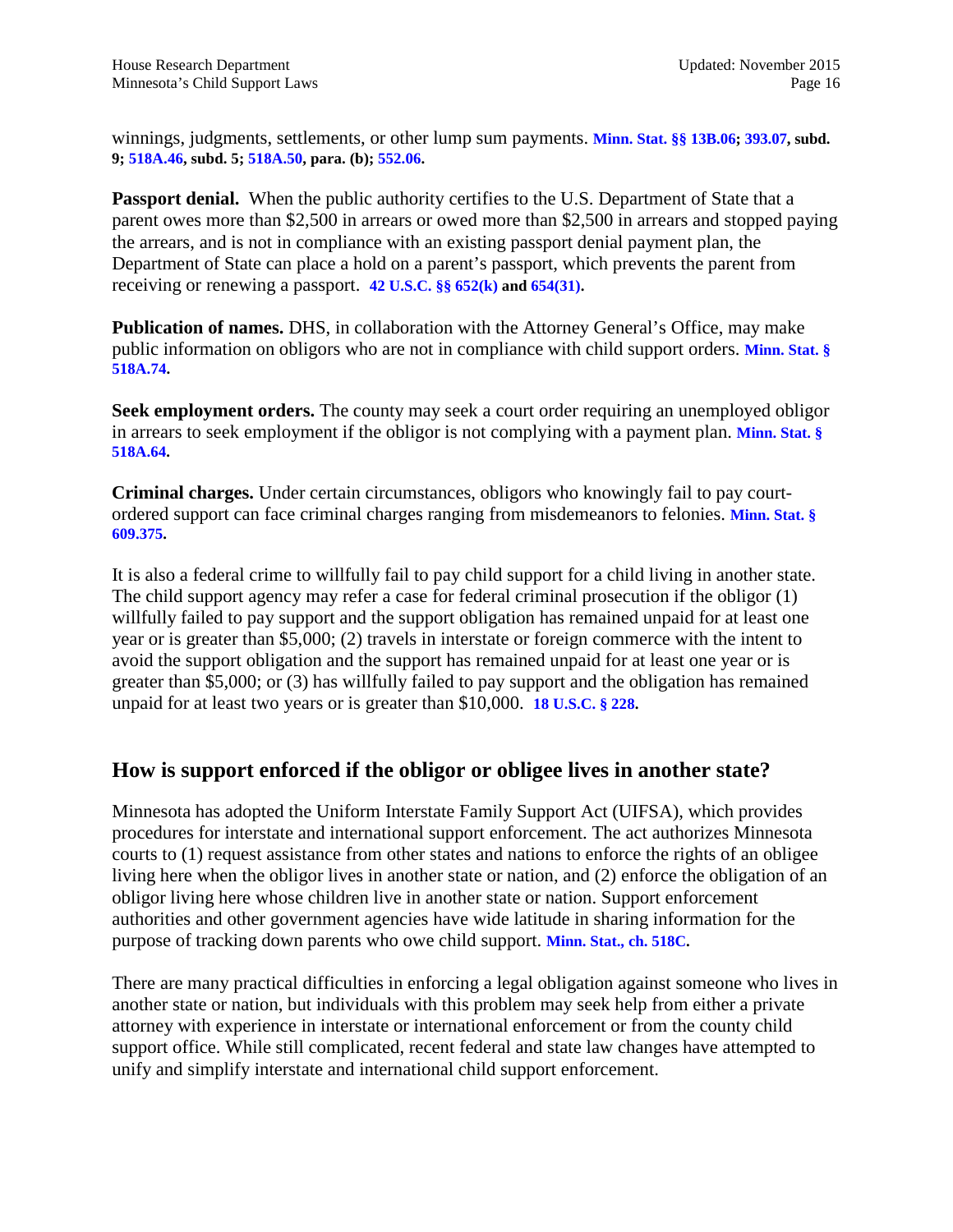#### <span id="page-16-0"></span>**Are there defenses to nonpayment of child support?**

Essentially, no. By statute, interference with visitation is expressly not a defense to failure to pay child support. **[Minn. Stat.](https://www.revisor.mn.gov/statutes/?id=518.612) § 518.612.** Even unemployment or other decrease or loss of income is not a defense. Arrearages will accumulate until the obligor files a legal motion to modify the existing support order or works out some other legally enforceable compromise with the county or obligee.

In all cases, it is imperative for an obligor to seek a support order to modify, suspend, or terminate the support obligation if the obligor obtains custody of the child. Otherwise, the obligor will continue to owe child support, and any nonpayment will result in the accrual of arrears and interest.

#### **When does a child support order end?**

Usually a support order ends when the child turns 18 or completes secondary school, but not later than when the child reaches age 20. However, parents can negotiate a court order that provides for support to continue later, such as through college education. Support can continue indefinitely for a child incapable of self-support because of a physical or mental condition. **[Minn.](https://www.revisor.mn.gov/statutes/?id=518A.26)  Stat. § [518A.26](https://www.revisor.mn.gov/statutes/?id=518A.26), subd. 5.** Parents should be aware that privately negotiated agreements can be altered by the court if the court determines the agreement is not in the best interests of the child.

If the obligor is in arrears in support payments when the child reaches the age of majority, income withholding or other legal and administrative mechanisms to enforce a judgment for arrears can continue until the back payments are complete, however, the public authority may discontinue child support services if the arrearage is less than \$500. **[Minn. Stat. § 518A.60.](https://www.revisor.mn.gov/statutes/?id=518A.60)**

#### **Whom should individuals call if they have questions?**

Anyone affected by a child support order can get more information about the process by calling his or her county child support office or the automated Child Support Help Line at DHS, 651- 431-4400, or 1-800-657-3954. Information on child support is available by searching for "child support" on the DHS website at mn.gov/dhs/. Any individual with an existing IV-D case may access up-to-the minute payment or case information at www.childsupport.dhs.state.mn.us.

*For more information about children, visit the children and youth area of our website, [www.house.mn/hrd/.](http://www.house.mn/hrd/)*